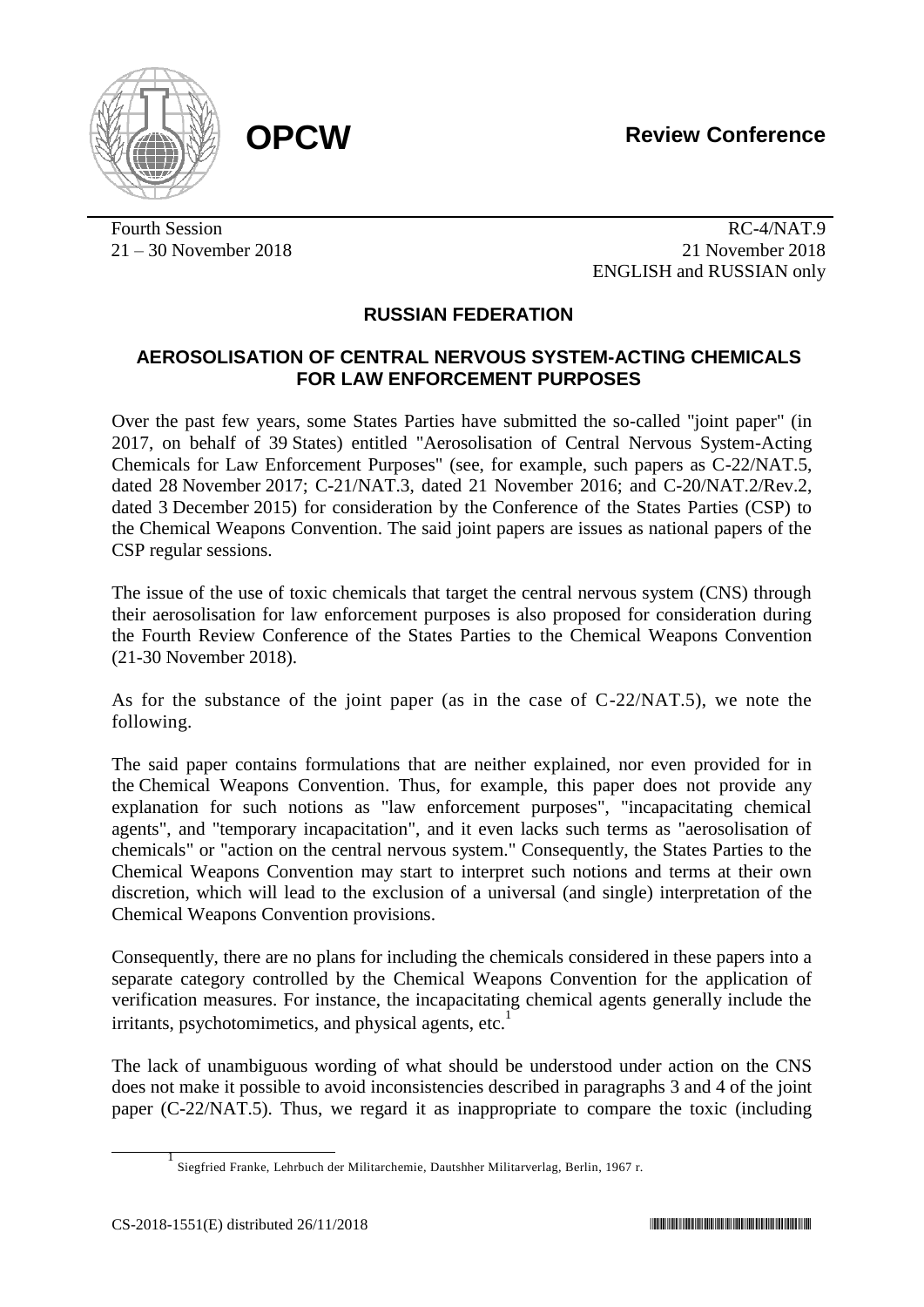RC-4/NAT.9 page 2

potentially lethal) chemicals that target the CNS with CNS-acting chemicals that include compounds such as anaesthetics, sedatives, and analgesics that have been developed for medical purposes only and require permanent medical monitoring (supervision) during their administration.

As indicated in paragraph 5 of the joint paper (C-22/NAT.5), "CNS-acting chemicals are not riot control agents". Meanwhile, the notion of "Riot Control Agent" (RCA) is defined in Article II, paragraph 7 of the Chemical Weapons Convention and means: any chemical not listed in a Schedule, which can produce rapidly in humans sensory irritation or disabling physical effects which disappear within a short time following termination of exposure. Consequently, according to Article II, paragraph 2 of the Convention, a "Toxic Chemical" means: any chemical which through its chemical action on life processes can cause death, temporary incapacitation or permanent harm to humans or animals. Moreover, according to Article II, paragraph 2 of the Chemical Weapons Convention, "for the purpose of implementing this Convention, toxic chemicals which have been identified for the application of verification measures are listed in Schedules contained in the Annex on Chemicals".

The physiological classification of chemical agents – for example, nerve gases, blister agents, choking gases, etc. – is known to be very conditional, as it is based on the segregation of substances by their main effect on the body or by the first symptoms of intoxication. For example, mustard gas is a blister agent with nerve and paralysant toxic, lacrimator and choking properties; however, the main symptom of intoxication is the blistering effect. As an example, you can also consider the CS substance or the active component of chili pepper – Capsaicin, widely used by the States Parties as RCAs – which have clear lacrimator effect.

At the same time, it is known that the effects of mustard gas, CS gas, and capsaicin are only manifested in the body only with the participation of the CNS that gives a corresponding task to the peripheral nervous system causing the symptoms of intoxication related to the specified agent class to appear.

Therefore, almost all chemicals are CNS-acting, with the only difference being the intensity of their effects.

At the current stage of Chemical Weapons Convention implementation, several states have an individual (national) approach to listing chemicals as RCAs. Thus, according to technical advice (subitem 8(b) of SAB-21/1, dated 27 June 2014) by the Scientific Advisory Board to the Director-General of the OPCW Technical Secretariat (SAB), only 17 out of 59 chemicals declared by States Parties as RCAs in accordance with Article III, subparagraph 1(e) of the Chemical Weapons Convention met the definition of RCAs given in Article II, paragraph 7 of the Chemical Weapons Convention (Note by the Technical Secretariat, S/1177/2014, dated 1 May 2014).

The Russian Federation understands the concern raised by several states that some unlisted chemicals may be hazardous for the purposes of the Chemical Weapons Convention, including when they act through inhalation.

At the same time, based on Article VI, paragraphs 1 and 2 of the Chemical Weapons Convention, each State Party has the right, subject to the provisions of the Convention, to develop, produce, otherwise acquire, retain, transfer, and use toxic chemicals and their precursors for purposes not prohibited under the Convention. It is, however, stipulated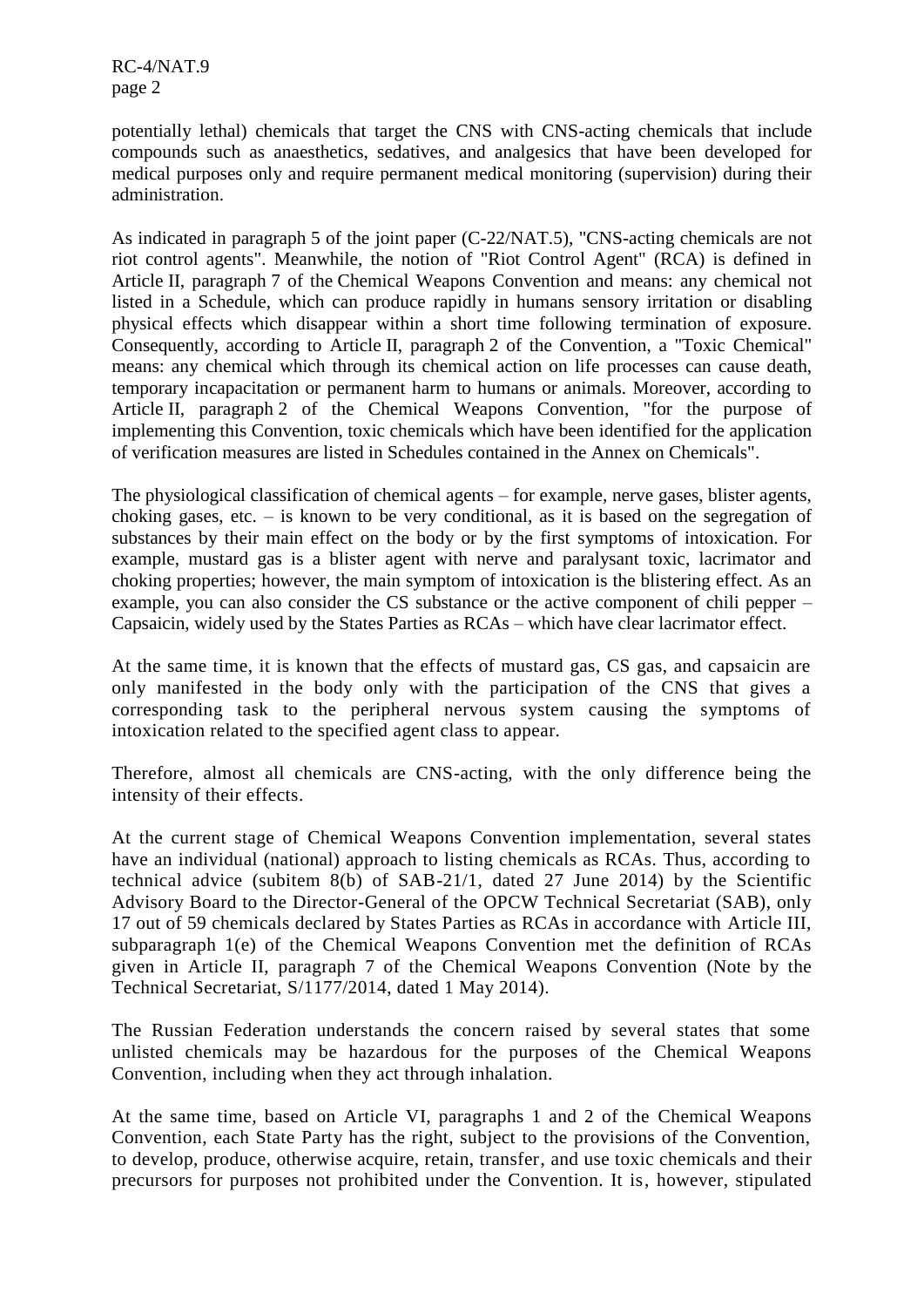that each State Party shall adopt the necessary measures to ensure that toxic chemicals and their precursors listed in Schedules 1, 2, and 3 of the Annex on Chemicals of the Chemical Weapons Convention are used within its territory or in any other place under its jurisdiction or control, including facilities related to such chemicals, subject to verification measures as provided in the Verification Annex.

To achieve a common understanding of the provisions of the Chemical Weapons Convention by all its States Parties it is necessary to define such concepts and terms as "law enforcement purposes", "aerosolisation of chemicals", "incapacitating chemical agents", and "temporary incapacitation", as well as "central nervous system-acting" toxic chemicals.

As the Chemical Weapons Convention does not provide the definition of "aerosolisation of chemicals", it is not appropriate to use the term "aerosolisation" in a joint paper (C-22/NAT.5), as it also covers the aerosolisation of authorised chemicals as RCAs. For example, Appendix 4 to a SAB paper (SAB-25/WP.1, dated 27 March 2017) states that CS gas is dispersed as a solid aerosol.

According to paragraph 27 of draft SAB report on developments in science and technology for the Fourth Special Session of the Conference of the States Parties to the Chemical Weapons Convention (RC-4/DG.1, dated 30 April 2018), technical discussions of so-called "incapacitating chemicals" or central nervous system-acting (CNS) chemicals remain exhausted: "... The SAB sees no value in revisiting this topic as scientific facts remain unchanged since the SAB first considered the issue. In view of the increasing availability of such chemicals, the Secretariat should be prepared to develop capabilities that could be required to conduct missions involving an alleged use of CNSacting chemicals for hostile purposes, including sample collection and the addition of analytical data to the OPCW Central Analytical Database (OCAD)." Paragraph 39 of the same paper proposes to add to the OCAD: "appropriate analytical data for chemicals that may pose a risk to the Convention or that are needed to help differentiate permitted activities from prohibited activities .... This could include isotopically-labelled relatives and stereoisomers of scheduled compounds, salts of scheduled chemicals, toxic industrial chemicals, CNS-acting chemicals, riot control chemicals, bioregulators, toxins, and unscheduled chemicals that have been identified as posing a risk to the Convention."

Such SAB proposal in the current wording entails almost all known chemical compounds. It is not stated which chemicals may be identified as a risk for the Convention.

Given that the pending issue is not regulated under the Convention, decisions that may be adopted by the OPCW on this question could eventually lead to introduction of additional commitments for the States Parties, which were not envisaged during the ratification of the Convention. The suggested proposal is itself an extension of provisions and, consequently, the scope of the Convention, involving amending and supplementing the general provisions of the Convention.

We believe that during the upcoming discussions within the framework of the Fourth Review Conference on the question of so-called incapacitating chemical agents, adoption of decisions to issue mandates for the OPCW at the level of governing bodies, as well as adoption of any binding decisions must be prevented.